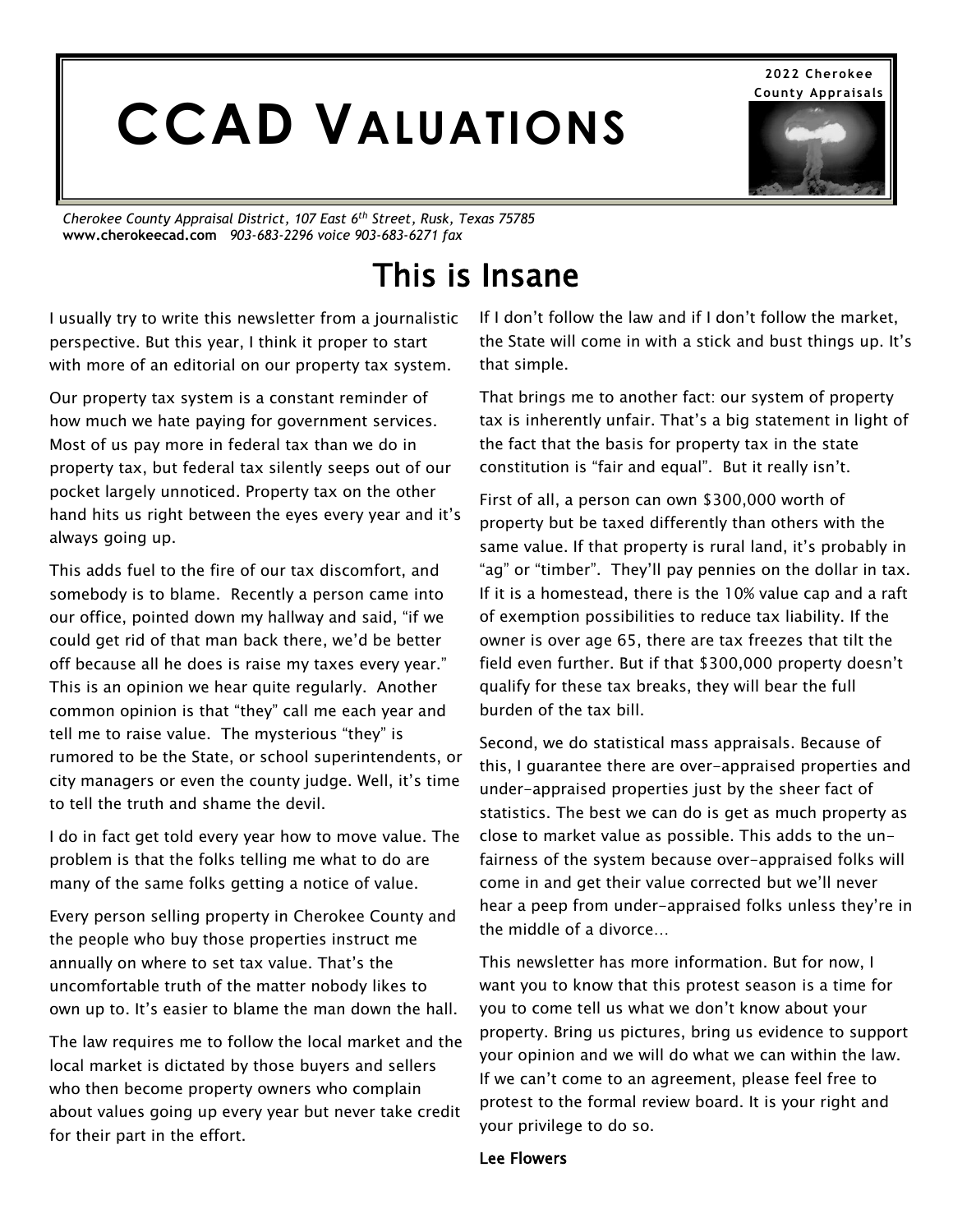# Page 2 CCAD Valuations

#### Observations about the Market

The trends that began with the COVID crisis continue across Texas resulting in imbalances between demand for property versus the availability of property for sale. Anytime buyers outnumber sellers, prices go up.

The increase in buying is largely due to population shifting across the Union. Folks are moving into Texas from other states. Buyer demand is also being driven by folks in urban areas who seek to buy rural property as a way to escape heavily populated areas in the event of catastrophe.

Normally, available property for sale and new housing construction would do a decent job of keeping pace with demand. But COVID largely wrecked that arrangement too.

People interested in selling became scared to open their homes for showing, not to mention scared of going into a stranger's home to look for a new place to live post-sale.

Today, with the cost of construction sky-rocketing, and higher sale prices in general, potential sellers are now asking themselves where they would live if they sold their house. This too has served to limit available property for sale.

With regard to new construction, the supply of material and labor is also hurting. Competition for skilled employees has driven labor costs up and the difficulty of getting building materials has served to drive costs up further. Currently, windows are so slow to come by that they are being installed much later in the construction phase and now concrete is slow to come by.

Interest rates that have been abnormally low are now starting to be raised by the FED. It remains to be seen however when such rate increases will serve to cool the market. At least for now, they may be contributing to demand pressure as buyers attempt to lock in lower rates.

On top of these points, we appear to be entering into a recession. Texas traditionally has weathered economic downturns better than other regions of the country. How will that translate into our local values? We will have to wait and see. But for now, none of this paints a pretty picture for local tax values.

#### Social Media and Taxpayer Assistance

CCAD has a YouTube Channel and Facebook page where you can find information and videos to assist you with productive lands. Also, our website has other resources such as online brochures explaining several facets of property tax exemptions and processes.

The State Comptroller's website contains a vast amount of information, including videos on presenting your case at the ARB!!

#### INSIDE THIS ISSUE

| This is Insane                           |   |
|------------------------------------------|---|
| Observations about the Market            | 2 |
| Social Media & Taxpayer Assistance       | 2 |
| <b>Protest Notices and Deadlines</b>     | 2 |
| The Other Side of the Coin               | 3 |
| 2022 Timber Values                       | 4 |
| <b>Protesting Your Valuation</b>         | 4 |
| Where to file Non-Value Issue Complaints | 4 |
| How to Contact Us                        | 4 |
|                                          |   |

#### Protest Notices and Deadlines

Over 36,000 Notices of Value have been sent out for 2022 properties. These notices were generated for properties with a change in value of  $+/-$ \$1,000.

In addition, new owners since Jan. 1 of last year should also receive a Notice of Value.

Of particular note this year: If you bought a property since December of 2021 and do not get a Notice of Value, please contact our office! We are 4-6 weeks behind and are trying to catch up on deeded ownership changes.

Finally, if you have submitted a rendition or requested a notice, you should be receiving a Notice on those properties as well.

The deadline to file a protest is June 27, 2022. Contact CCAD for more details.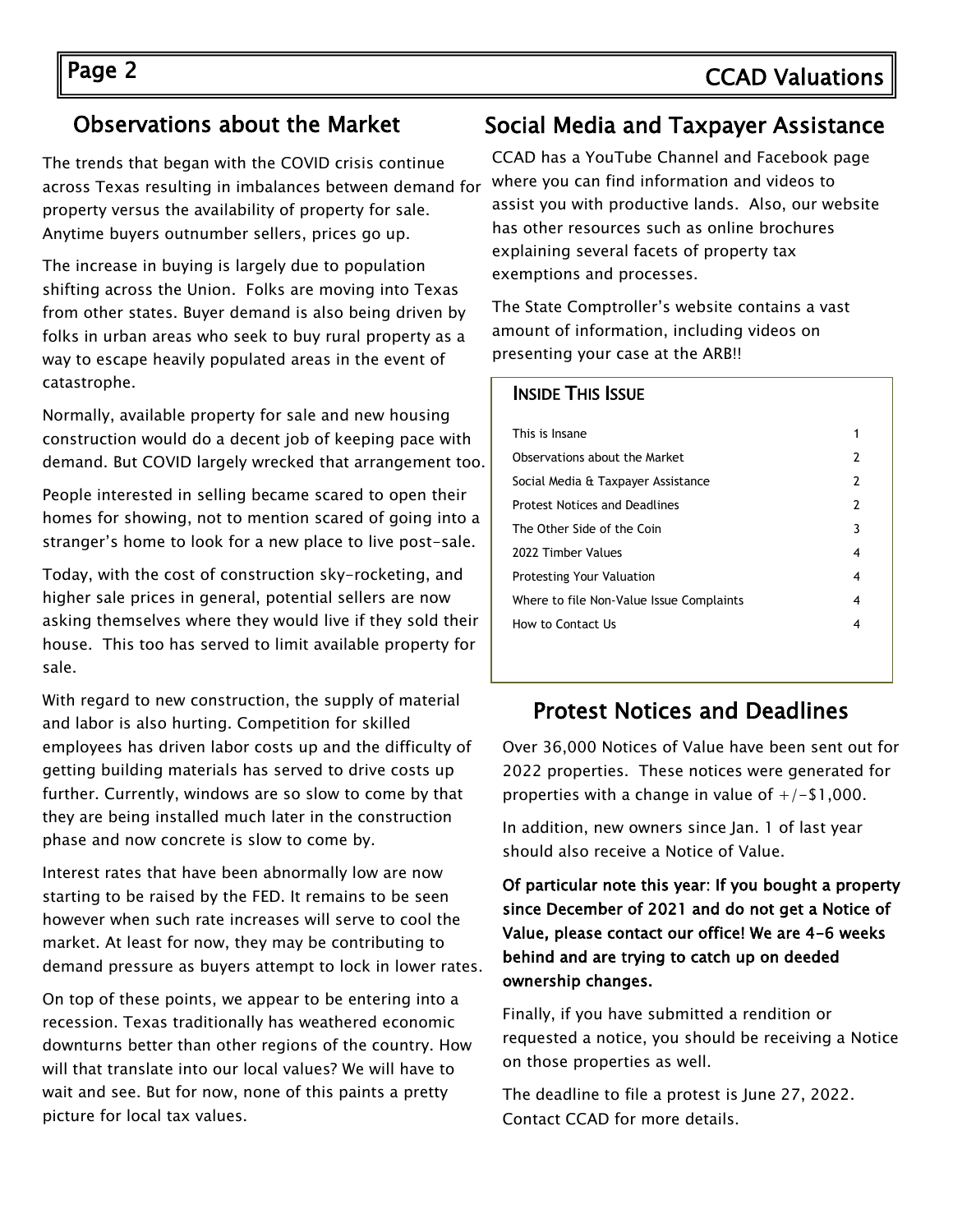### The Other Side of the Coin

Tax value set by the appraisal district is just one part of the picture.

While values are at the mercy of buyers and sellers in the local market, tax rates are set by specific elected individuals. These are your city councilpersons, school board members and county commissioner's court.

Great effort is being exercised by the State to turn the attention of the taxing paying public to these local governing bodies.

As property values rise, it is incumbent upon taxing jurisdictions to adjust their adopted tax rates accordingly. However, that is not always as simple as it would appear.

Many taxpayers are familiar with the fact that if they get a pay raise, they don't take all of that raise home. Gross pay and take-home pay are two different things on most paychecks.

Tax values work much in the same way because of deductions for homesteads, or deductions for over 65 folks or deductions for ag and timber lands. These all serve to lower the "take-home" value for taxing units.

Because of this, property owners need to be more attentive to how much "take-home" value their city, school or county has rather than how much value went up overall. Just like no two employees have the same take-home pay because of different numbers of dependents they each have, not all taxing units take home the same levels of value!

The market value of a taxing unit like Alto ISD or Wells ISD is dominated by ag and timber lands. This means that the lion's share of market value increase in those schools is not taxed and their "take-home" value is much lower. Conversely, the City of Jacksonville is dominated by commercial values that don't get tax breaks like homesteads and ag land. In fact, \$0.73 of every tax dollar there comes from commercial and non-homestead property. This means that they will have a higher portion of their "raise" in their "takehome" value.

Because of these things, simply saying that a taxing unit should lower their rate because "my values" went up doesn't always translate into truth.

The question is: "How is the general public supposed to gauge the actions of their local elected officials?" It would seem that the answer to this question is much easier to find these days.

Once values are certified, taxpayers will get a postcard in the mail from the appraisal district. That postcard will explain how to find some important information about what each local taxing unit is doing regarding tax rates.

The information will be contained at a website. The address of that website will be on the postcard. The website has a ton of information about each specific property in the county. You can see how your proposed tax bill compares among the various units that tax your property.

More importantly though, you will be able to see several possible rates and how much your taxes will be at each rate. These several rates tell a story.

The "No New Revenue" rate is very important. It is a rate that basically tells you what the rate could be this year and still bring in the same tax revenue as last year! This is the rate that really tells the story because it is sensitive to how much "take-home" value a jurisdiction really winds up with. For taxpayers, a good way to gauge the actions of their elected officials is seeing how different the proposed rate is compared to the "No New Revenue" rate.

There is another rate to watch too. It is the "Voter Approval" rate. This takes the no new revenue rate and adds a growth factor of sorts. If the adopted rate exceeds the "Voter Approval" rate, there has to be an election on the issue and voters can decide whether to support the higher adopted rate or make the taxing unit use the lower "Voter Approval" rate.

The take-a-way is this: Values are set by the market. Tax rates are set by elected officials. And the information is out there for local property owners to see.